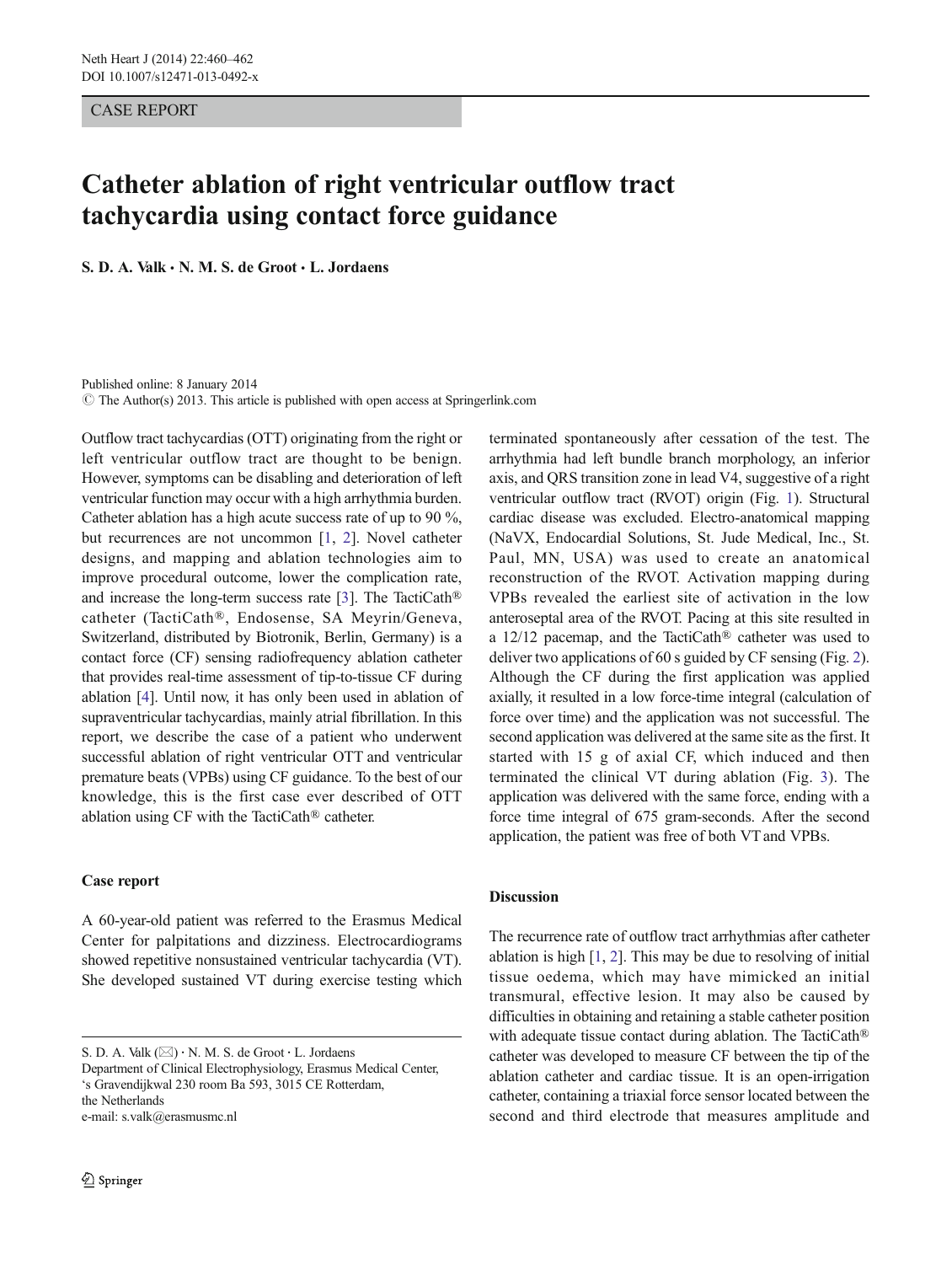<span id="page-1-0"></span>Fig. 1 Electrocardiogram showing atrial fibrillation with nonsustained ventricular tachycardia with left bundle branch block, inferior axis and late QRS transition



direction of the force applied between the tissue and electrode tip. The sensor has a resolution and sensitivity of 1 g in a bench test [[4\]](#page-2-0). The electrophysiologist is continuously, realtime, informed if the CF is changing, which is a sign of too much or too little tissue contact, and adjustments in CF can be made instantaneously. Adequate and constant tissue contact may reduce the number of applications with inadequate tissue contact, which may potentially lead to insufficient lesion formation and hence arrhythmia recurrences. This technique may increase patient safety as excessive CF on the myocardium is avoided (less risk for perforation and thrombus formation). This may also lead to shorter procedure times, with less radiation exposure for both patient and the operator. Previously, this new technique was only employed in supraventricular tachycardia (atrial fibrillation) ablation, but this case shows that it may also be feasible in ablation of outflow tract arrhythmias. To the best of our knowledge, this is

the first report on contact force technology used for ablation in the right ventricular outflow tract. The patient was treated successfully with one effective application after a previous application with inadequate CF. She did not experience any complications. This technique, therefore, seems very promising. In the future, indications for the use of CFguided ablation may further expand and may include children in which less radiation exposure is even more important [[5\]](#page-2-0). Ideally, CF technology could be integrated in magnetic ablation catheters to make magnetic navigation procedures even more safe and precise, with potentially an even lower complication rate compared with the already low complication rate associated with magnetic navigation procedures [\[6](#page-2-0)]. Further studies are needed to evaluate the use of CF in OTT ablation, and to develop a range of optimal CF in this area to create a transmural lesion without perforating the myocardium.

Fig. 2 Contact force of the first (upper half) and second (lower half) application. Snapshots of the first and last 15 s at the left and right, respectively. In the first application the contact force, given for both axial and lateral contact is low. During the second application an almost constant force is developed in the axial direction, as shown by the curve versus time, and illustrated by the large central green spot